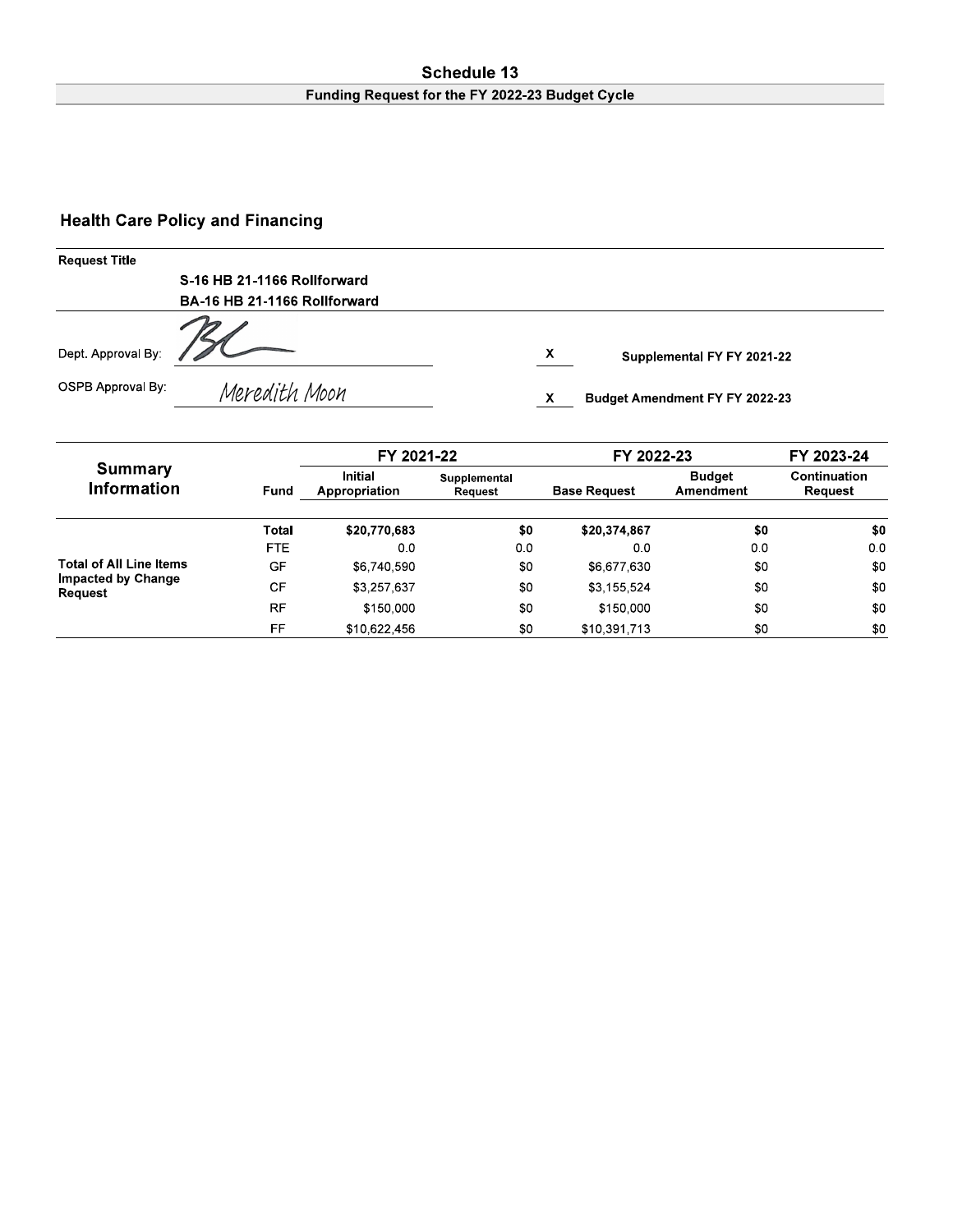|                                                                                      |                                                                | FY 2021-22                      |                         | FY 2022-23                                                             |                            | FY 2023-24              |
|--------------------------------------------------------------------------------------|----------------------------------------------------------------|---------------------------------|-------------------------|------------------------------------------------------------------------|----------------------------|-------------------------|
| <b>Line Item</b><br><b>Information</b>                                               | Fund                                                           | <b>Initial</b><br>Appropriation | Supplemental<br>Request | <b>Base Request</b>                                                    | <b>Budget</b><br>Amendment | Continuation<br>Request |
|                                                                                      |                                                                |                                 |                         |                                                                        |                            |                         |
| 01. Executive Director's Office - General Professional Services and Special Projects |                                                                |                                 |                         |                                                                        |                            |                         |
|                                                                                      | <b>Total</b>                                                   | \$20,770,683                    | \$0                     | \$20,374,867                                                           | \$0                        | \$0                     |
|                                                                                      | <b>FTE</b>                                                     | 0 <sub>0</sub>                  | 0 <sub>0</sub>          | 0.0                                                                    | 0.0                        | 0 <sub>0</sub>          |
|                                                                                      | GF                                                             | \$6,740,590                     | \$0                     | \$6,677,630                                                            | \$0                        | \$0                     |
|                                                                                      | <b>CF</b>                                                      | \$3,257,637                     | \$0                     | \$3,155,524                                                            | \$0                        | \$0                     |
|                                                                                      | <b>RF</b>                                                      | \$150,000                       | \$0                     | \$150,000                                                              | \$0                        | \$0                     |
|                                                                                      | FF                                                             | \$10,622,456                    | \$0                     | \$10,391,713                                                           | \$0                        | \$0                     |
|                                                                                      |                                                                |                                 | <b>Auxiliary Data</b>   |                                                                        |                            |                         |
| <b>Requires Legislation?</b>                                                         | <b>NO</b>                                                      |                                 |                         |                                                                        |                            |                         |
| Type of Request?                                                                     | Health Care Policy and Financing<br><b>Prioritized Request</b> |                                 |                         | <b>Interagency Approval or</b><br>None<br><b>Related Schedule 13s:</b> |                            |                         |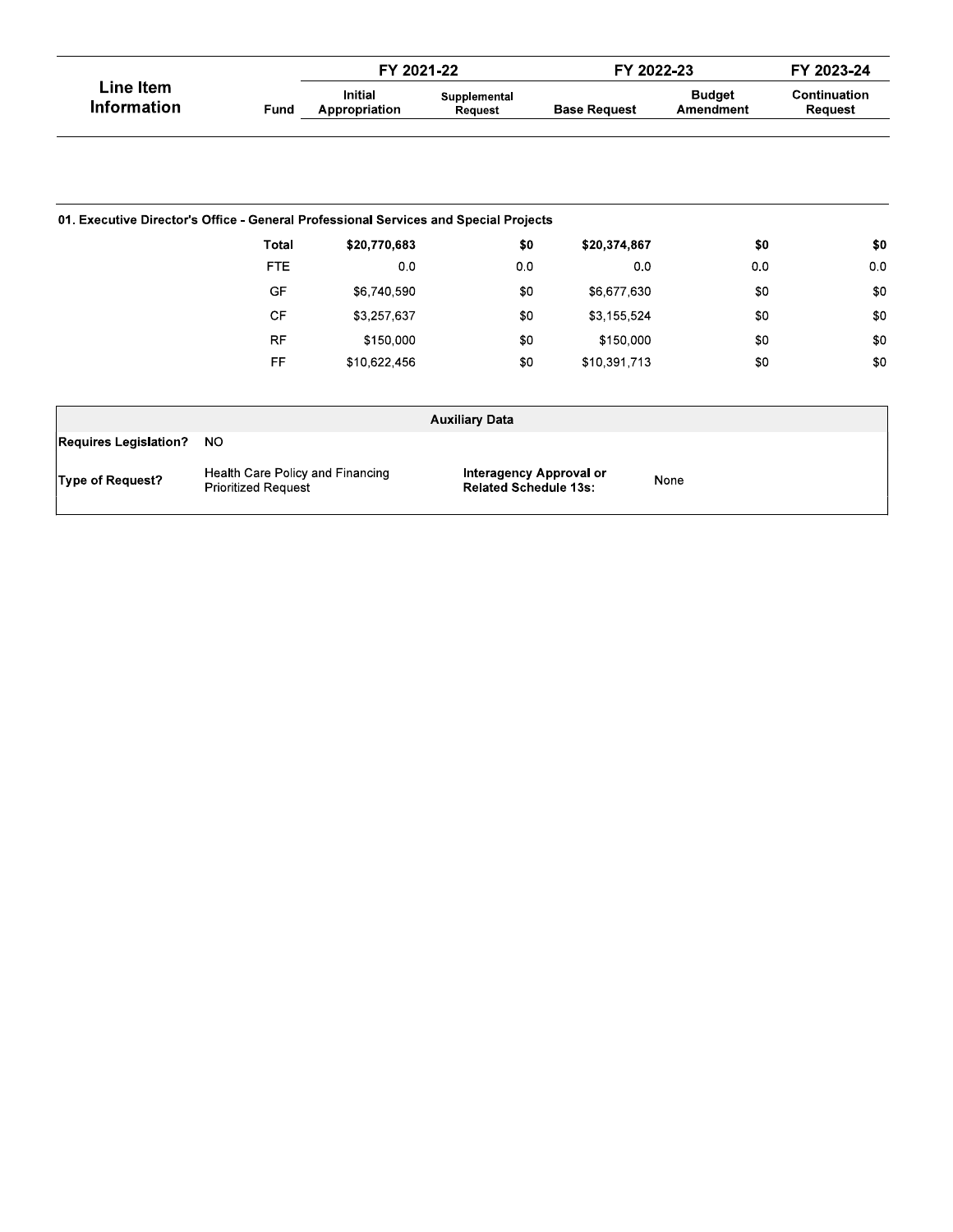Department of Health Care Policy & Financing **Jared Polis**

FY 2021-22 and FY 2022-23 Funding Request



Governor

**Kim Bimestefer** Executive Director

January 3, 2022

# **Department Priority: S-16/BA-16 Request Detail: H.B. 21-1166 Rollforward**

| Summary of Funding Change for FY 2021-22 and FY 2022-23 |               |                           |                |  |  |
|---------------------------------------------------------|---------------|---------------------------|----------------|--|--|
|                                                         |               | <b>Incremental Change</b> |                |  |  |
|                                                         | FY 2021-22    | FY 2021-22                | FY 2022-23     |  |  |
|                                                         | Appropriation | <b>Request</b>            | <b>Request</b> |  |  |
| <b>Total Funds</b>                                      | \$20,770,683  | \$0                       | \$0            |  |  |
| <b>FTE</b>                                              | 0.0           | 0.0                       | 0.0            |  |  |
| <b>General Fund</b>                                     | \$6,740,590   | \$0                       | \$0            |  |  |
| <b>Cash Funds</b>                                       | \$3,257,637   | \$0                       | \$0            |  |  |
| <b>Reappropriated Funds</b>                             | \$150,000     | \$0                       | \$0            |  |  |
| <b>Federal Funds</b>                                    | \$10,622,456  | \$0                       | \$0            |  |  |

### *Summary of Request*

The Department of Health Care Policy & Financing (the department) is requesting rollforward authority for funding appropriated through H.B. 21-1166 "Comprehensive Care Coordination and Treatment Training Model." House Bill 21-1166 required the department to obtain a vendor by January 1, 2022 in order for the vendor to successfully complete trainings by March 30, 2023. The department released a Request for Proposals (RFP) to procure a vendor by January 1, 2022. However, the procurement failed as there were no bids from vendors, causing a delay in the expected completion of trainings. To ensure that funding remains available and the statutory objectives can be completed, the department is requesting rollforward authority on funds appropriated in FY 2021-22 as well as on funds appropriated in FY 2022-23. There is no fiscal impact to this request.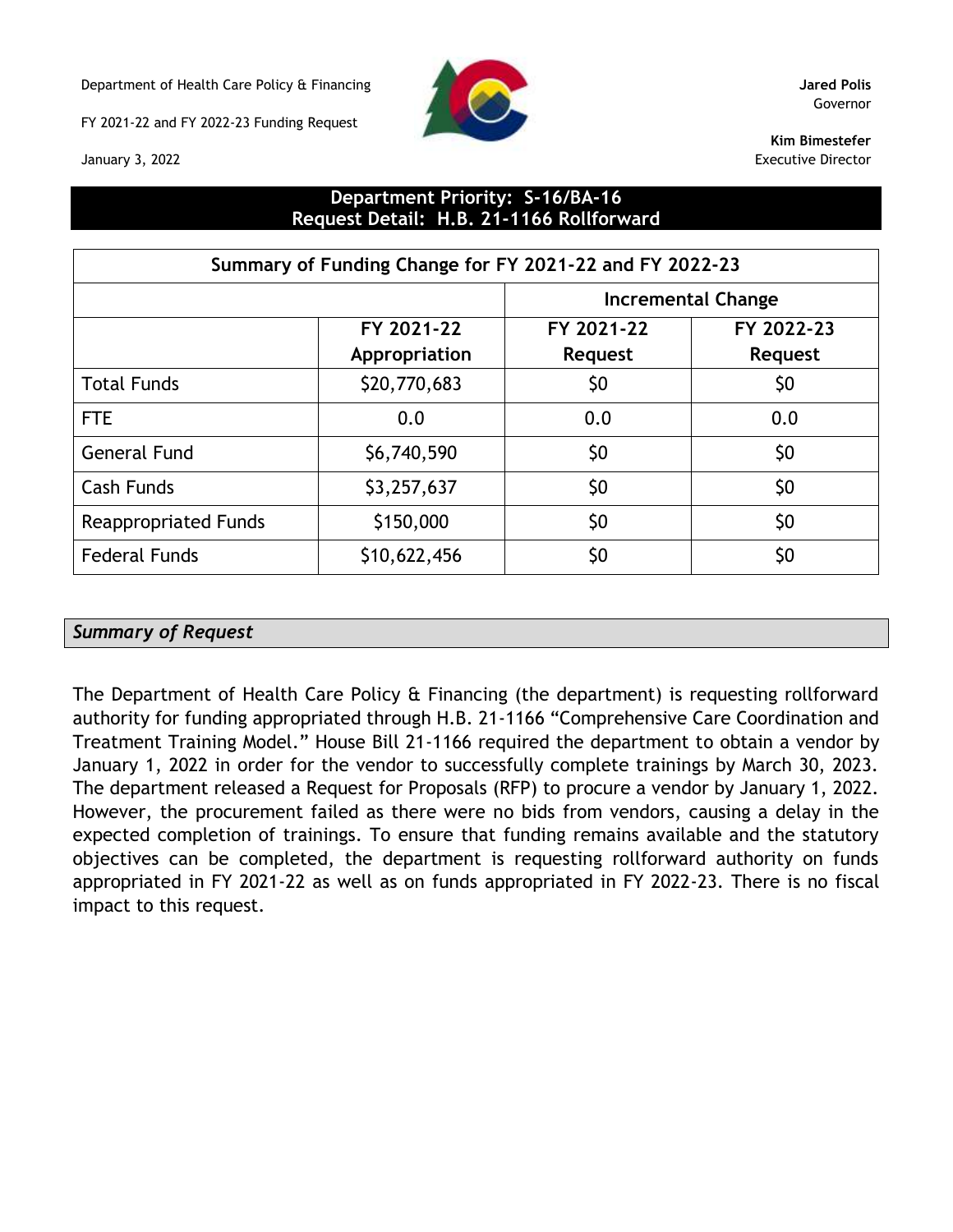#### *Current Program*

The General Assembly passed H.B. 15-1368 in response to identified gaps in services for individuals with intellectual and developmental disabilities (IDD) who experience cooccurring behavioral health issues. The bill required the department to implement a pilot program to address gaps in services. The pilot ended in 2019 and found that coordination, rather than services, were missing in the crisis system. The department currently covers care coordination through the Regional Accountable Entities (RAEs), targeted case management through Case Management Agencies, and comprehensive care coordination through wraparound services for individuals enrolled in the Home and Community Based Services Children's Habilitation Residential Program (HCBS-CHRP) waiver. The department also received approval to implement wraparound services for children and youth with high behavioral health needs through S.B. 19-195 "Child and Youth Behavioral Health System Enhancements."

People with IDD and co-occurring behavioral health diagnoses continue to experience significant gaps in care paired with a lack of appropriate treatment. Thus, H.B. 21-1166 was signed into law on June 15, 2021 with the intention to train case managers, developmental disabilities service providers, and mental health center providers across the state in crosssystem behavioral health crisis response for individuals with IDD. The goal of the training is to act as a preliminary measure to close these gaps in care. In addition, H.B. 21-1166 requires that the training must be available for up to 30 individuals across the state in order to adequately address the limited access to treatment in rural areas.

Section 25.5-10-209.3(2), C.R.S., requires the department to procure a vendor by January 1, 2022 to provide extensive statewide training to providers that work with individuals with IDD and co-occurring behavioral health needs. The vendor must use an evidence-based comprehensive care coordination and treatment model, have at least ten years of experience working with persons with IDD, be able to show demonstrated success in multiple states, have experience with rural issues, maintain a national database for information surrounding the impacts of the training, and be able to provide the training statewide using teleconference technology.

By March 1, 2022, case management agencies, mental health centers, and other programapproved service agencies in the state are required to nominate a provider in their geographic area for training in the model designed and provided by the vendor. Up to 20 providers may be selected and chosen providers must have a clinical background and prior experience working with the IDD population. Furthermore, the department is required to coordinate with case management agencies in underserved areas to select an additional ten providers to be trained in the model.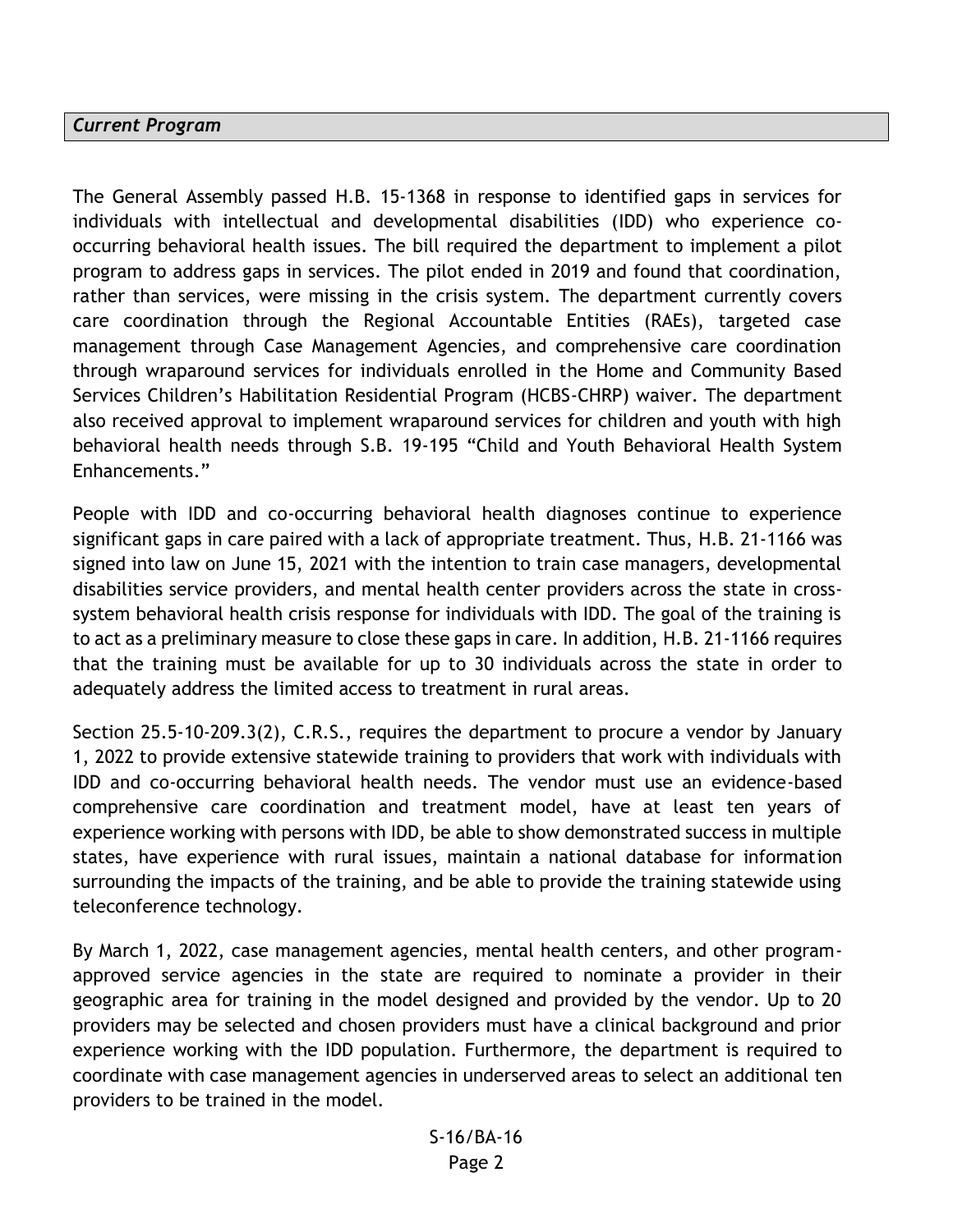Providers must complete the training by March 30, 2023, and the department must reimburse participating providers at the provider's current pay rate for the time spent in training. The department has been appropriated \$67,680 in FY 2021-22 to be used for contractor costs and provider reimbursements related to H.B. 21-1166. For FY 2022-23, the department has been appropriated \$135,360. The entirety of this appropriation is from the General Fund.

The department's ability to adhere to the outlined timeline relies on its success in procuring a vendor by January 1, 2022.

# *Problem or Opportunity*

To successfully meet the January 1, 2022 vendor procurement deadline that was listed in H.B. 21-1166, the department issued a solicitation for a vendor from September 27, 2021 through October 6, 2021. The department did not receive any responses to the solicitation. Due to specificity written in the bill for requirements of a vendor, there are limited vendors in the nation who meet the criteria to provide the type of training solicited. The department no longer finds it feasible to procure a vendor with the appropriate background and workload capacity by January 1, 2022. Obtaining a vendor is essential for provider trainings, as H.B. 21-1166 requires the selected vendor to design and provide the training model. The delay in vendor procurement means that the training model will not be available for selected providers by March 1, 2022. Therefore, providers will no longer be able to successfully complete the provided training by March 30, 2023 as H.B. 21-1166 originally required. Without granting rollforward authority to account for the delayed implementation, the department will not be able to successfully complete the requirements of the bill.

### *Proposed Solution*

The department requests that the General Assembly grant rollforward authority on unspent funds appropriated in FY 2021-22 and FY 2022-23 to FY 2023-24. In the next two fiscal years, there is a total of \$203,040 appropriated for the design of the model and completion of provider training.

Granting rollforward authority, instead of a change to the affected appropriations, allows for flexibility since it is still uncertain when, or if, the department will be able to successfully procure a vendor. The entirety of the H.B. 21-1166 design and training completion relies on the department's success in obtaining a vendor. Before any of the 30 selected providers can begin training, the department must select a vendor and that vendor must complete the design of the training model. Moreover, because the funding appropriated through H.B. 21-1166 does not have rollforward authority, the department will be unable to pay a vendor or reimburse providers for the entirety of the training based on the delay caused by the failed procurement.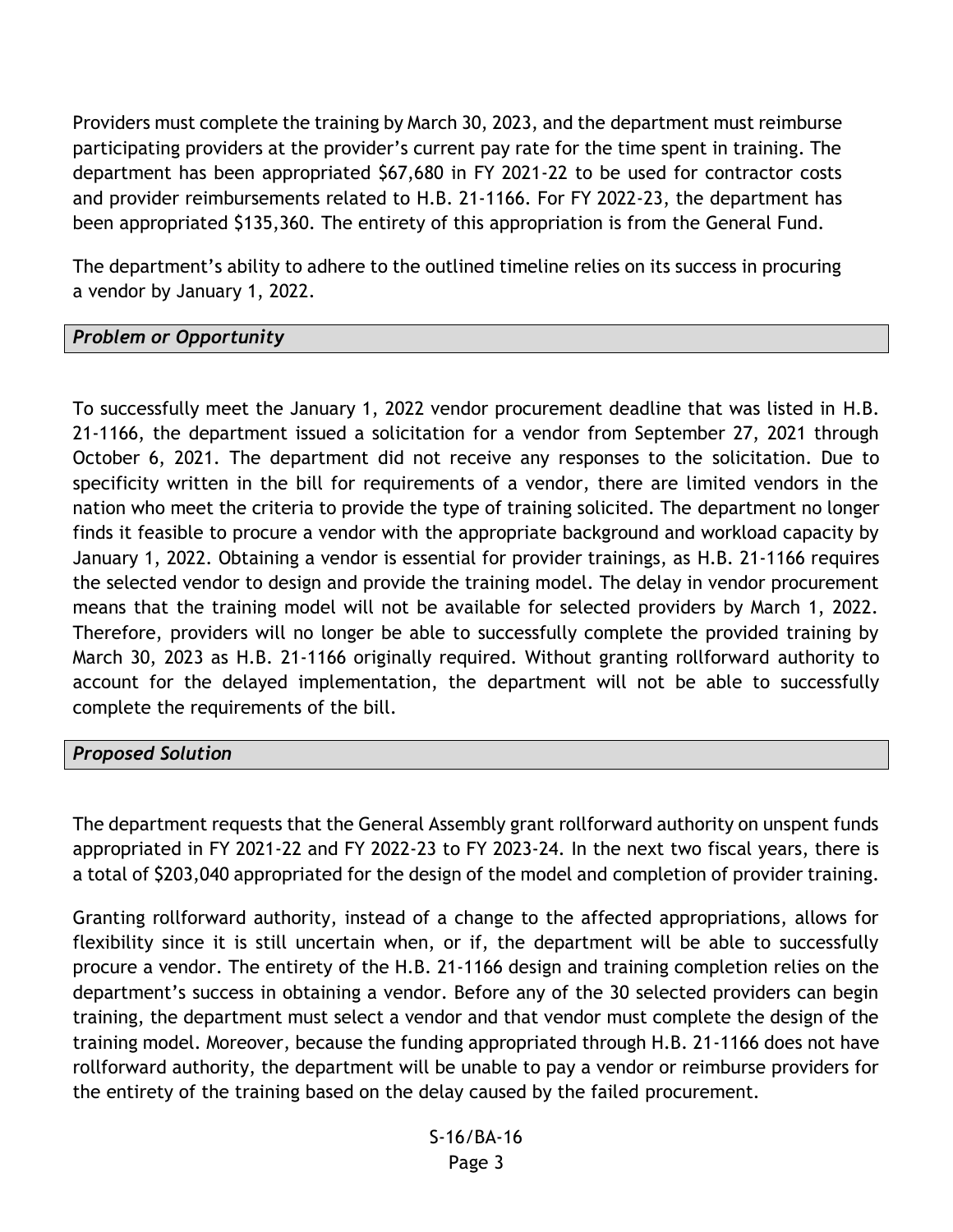# *Anticipated Outcomes*

Granting rollforward authority on these funds will enable the department to select a vendor for model design and to fully reimburse selected providers for completing training under the H.B. 21-1166, "Comprehensive Care Coordination and Treatment Training Model". Before providers can begin their training, the department must successfully obtain a vendor who must develop the training model. Next, the department and case management agencies must select up to 30 total providers to be trained under the model.

Medicaid provision of the H.B. 21-1166 "Comprehensive Care Coordination and Treatment Training Model" will help meet the department's FY 2021-22 Pillars of Member Health. One noted strategy of meeting the department's goal is to collaborate with other state agencies and stakeholders to establish the Behavioral Health Agency and execute on the *Behavioral Health*  Task Force Blueprint Priorities<sup>1</sup>. One of these priorities is to train providers on how to accommodate special needs and disabilities. H.B. 21-1166 seeks to train behavioral health and IDD professionals to appropriately care for and treat individuals with IDD. Without rollforward authority, the department will be unable to reimburse these providers for their behavioral health training.

# *Assumptions and Calculations*

The department is requesting to grant rollforward authority to the funds allocated in H.B. 21- 1166. The department is currently allocated a total of \$203,040 between FY 2021-22 and FY 2022-23. Due to the delay caused by the failed procurement, the department expects that selected providers will be unable to finish training in FY 2022-23. A vendor is expected to be chosen between spring and summer 2022; subsequently, the department anticipates that it will not begin paying the vendor until the end of FY 2021-22 or beginning of FY 2022-23. The department anticipates that providers will finish training some time in FY 2023-24. Therefore, the department needs flexibility to roll forward funding for the project through FY 2023-24 to pay the vendor and reimburse providers for training.

# *Supplemental, 1331 Supplemental or Budget Amendment Criteria*

This request meets supplemental criteria due to unforeseen contingencies that resulted due to the failed procurement. The department did not expect to receive no responses from vendors

<sup>1</sup>[https://hcpf.colorado.gov/sites/hcpf/files/Behavioral%20Health%20and%20Integration%20Strategies%20PIAC%20S](https://hcpf.colorado.gov/sites/hcpf/files/Behavioral%20Health%20and%20Integration%20Strategies%20PIAC%20Subcommittee%20A%20Blueprint%20for%20Reform%20Packet%20October%202020.pdf) [ubcommittee%20A%20Blueprint%20for%20Reform%20Packet%20October%202020.pdf.](https://hcpf.colorado.gov/sites/hcpf/files/Behavioral%20Health%20and%20Integration%20Strategies%20PIAC%20Subcommittee%20A%20Blueprint%20for%20Reform%20Packet%20October%202020.pdf)